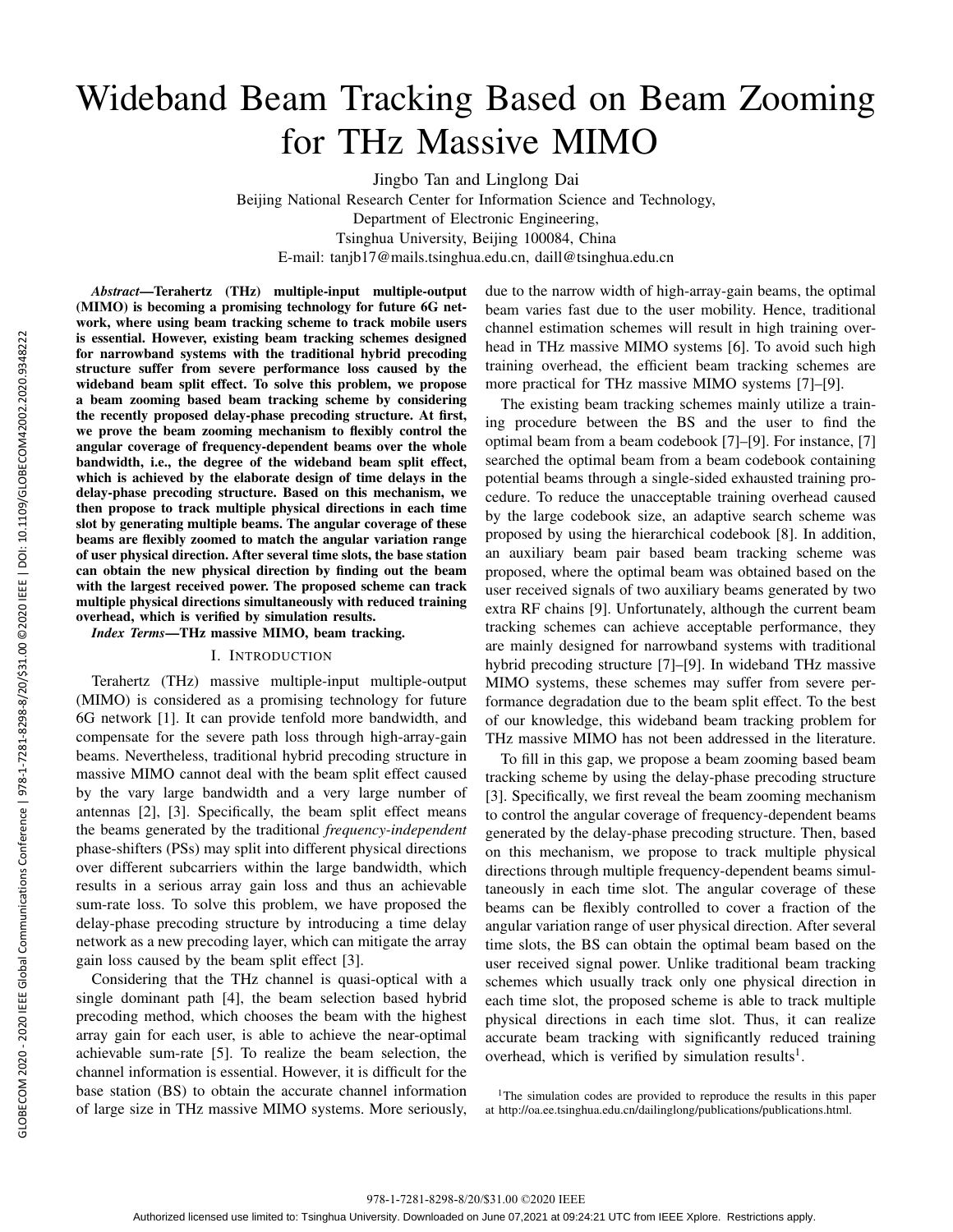

Fig. 1. (a) Traditional hybrid precoding structure; (b) DPP structure.



Fig. 2. (a) Beam split effect; (b) Beams generated by the DPP structure.

# II. SYSTEM MODEL

We consider a multi-user wideband THz massive MIMO system. The BS employs an N-antenna uniform linear array to serve  $K$  single-antenna users, where OFDM with  $M$ subcarriers is used over the bandwidth  $B$ .

# *A. Channel Model*

We consider the widely used ray-based channel model for the wideband THz channel [10]. The channel  $\mathbf{h}_{k,m} \in \mathcal{C}^{N \times 1}$ of user  $k$  at subcarrier  $m$  is denoted as

$$
\mathbf{h}_{k,m} = \sum_{l=0}^{L-1} \beta_{k,m}^{(l)} \mathbf{a}_N \left( \psi_{k,m}^{(l)} \right), \tag{1}
$$

where  $\beta_{k,m}^{(l)} = g_{k,m}^{(l)} e^{-j\pi \tau_{k,m}^{(l)} f_m}$  with  $g_{k,m}^{(l)}$ ,  $\tau_{k,m}^{(l)}$  denoting the path gain and the time delay of the *l*-th path,  $f_m$  is the frequency of subcarrier m satisfying  $f_m = f_c + \frac{B}{M}(m-1-\frac{M-1}{2})$ with  $f_c$  being the carrier frequency, L is the number of paths,  $\psi_{k,m}^{(l)}$  is the *l*-th path spatial direction of the *k*-th user at subcarrier m.  $\mathbf{a}(\psi_{k,m}^{(l)})$  denotes the array response as  $\mathbf{a}_N(\psi_{k,m}^{(l)}) =$  $(1/$ √  $(\overline{N})e^{j\pi\psi_{k,m}^{(l)}\mathbf{p}(N)}$  with  $\mathbf{p}(N) = [0,1,\cdots,N-1]^T$ . The spatial directions are defined as  $\psi_{k,m}^{(l)} = \frac{2d}{c} f_m \sin \tilde{\theta}_k^{(l)}$  $\binom{u}{k}$ , where  $\widetilde{\theta}_k^{(l)}$  $\frac{d}{dx}$  denotes the physical direction of the *l*-th path,  $d = \frac{f_c}{2c}$ is the antenna spacing with  $c$  being the light speed. For simplification, we use  $\tilde{\theta}_k^{(l)} = \sin \tilde{\theta}_k^{(l)} \in [-1, 1]$  in this paper.

Due to the severe path loss, THz communications rely on the line-of-sight (LoS) path [4], which makes beam selection schemes near-optimal [5]. In the beam selection, each user is served through a beam, which is aligned with the physical

direction of the LoS path  $\theta_k^{(0)}$  $k_k^{(0)}$  (we denote the path with  $l = 0$ as the LoS path). Hence, when traditional hybrid precoding structure as shown in Fig. 1 (a) is applied at the BS [2], the beam  $f_k$  for the k-th user generated by traditional frequencyindependent PSs, is usually set as  $f_k = a_N(\theta_k^{(0)})$  $\binom{0}{k}$  [5]. However, in wideband THz massive MIMO, the frequency-independent beam  $f_k$  may split into different physical directions because of the ultra-wide bandwidth and large number of antennas. This effect is called beam split effect. Specifically, as proved by Lemma 1 in [3], the beam  $f_k$  will be aligned with the physical direction  $\theta_{k,m}$  at subcarrier m as

$$
\theta_{k,m} = (f_c/f_m)\,\theta_k^{(0)} = \theta_k^{(0)}/\xi_m,\tag{2}
$$

where  $\xi_m = \frac{f_m}{f_c}$ . It is clear from (2) that  $f_k$  may point to frequency-dependent physical directions at different subcarriers. Therefore, as shown in Fig. 2 (a), when we consider the ultra-wide bandwidth and very narrow beam caused by the large number of antennas, the beam  $f_k$  cannot be aligned with the target user in a certain direction at most subcarriers. As a result, traditional hybrid precoding structure will suffer from a severe achievable sum-rate loss [3].

# *B. Delay-Phase Precoding*

To cope with the performance loss caused by the beam split effect, we consider the recently proposed delay-phase precoding (DPP) structure at the BS as shown in Fig. 1 (b) [3]. In DPP structure, a time delay network is introduced between RF chains and PS network. Specifically, each RF chain connects  $K_d$  time-delayers (TDs), and the  $K_d$  TDs connect to all the antenna elements in a sub-connected manner, i.e., each TD connects to  $P$  antenna elements through traditional PSs where  $P = \frac{N}{K_d}$  is assumed to be an integer. We further assume the number of RF chains  $N_{\text{RF}} = K$ . Thus, the received signal  $y_m \in C^{K \times 1}$  for K users at subcarrier m is

$$
\mathbf{y}_m = \mathbf{H}_m^H \mathbf{A}_m \mathbf{D}_m \mathbf{s} + \mathbf{n},\tag{3}
$$

where  $\mathbf{H}_m = [\mathbf{h}_{1,m}, \mathbf{h}_{2,m}, \cdots, \mathbf{h}_{K,m}]$  denotes the channel matrix between the BS and K users at subcarrier  $m, A_m \in$  $\mathcal{C}^{N\times K}$  denotes the analog beamformer realized by frequencyindependent PSs and TDs,  $\mathbf{D}_m \in \mathcal{C}^{K \times K}$  is the digital precoder satisfying the transmit power constraint  $\|\mathbf{A}_m\mathbf{D}_{m, [:,k]}\|_F \leq \rho$ with  $\rho$  being the transmission power per user, and n is noise vector satisfying Gaussian distribution  $\mathcal{CN}(0, \sigma^2 \mathbf{I}_K)$  with  $\sigma$ presenting the noise power. By introducing TDs, the analog beamformer is composed of two parts as  $\mathbf{A}_m = \mathbf{A}^s \mathbf{A}_m^d$ . On one hand,  $\mathbf{A}^s = [\mathbf{A}_1^s, \mathbf{A}_2^s, \cdots, \mathbf{A}_K^s]$  is realized by traditional PSs, where  $\mathbf{A}_k^s \in \mathcal{C}^{N \times K_d} = \text{diag}([\mathbf{a}_{k,1}, \mathbf{a}_{k,2}, \cdots, \mathbf{a}_{k,K_d}])$ with  $a_{i,j}$  denoting the beamforming vector provided by the  $P$  PSs connected to the j-th TD corresponding to the  $i$ -th RF chain, with restriction  $|\mathbf{a}_{i,j,[p,q]}| = \frac{1}{\sqrt{2}}$  $\frac{1}{\overline{N}}$  [11]. On the other hand,  ${\bf A}_m^{\rm d}$  has the form

$$
\mathbf{A}_{m}^{\mathrm{d}} = \mathrm{diag}\left([e^{-j2\pi f_m \mathbf{t}_1}, e^{-j2\pi f_m \mathbf{t}_2}, \cdots, e^{-j2\pi f_m \mathbf{t}_K}]\right), \tag{4}
$$

which is realized by TDs, where  $\mathbf{t}_i \in C^{K_d \times 1}$  is the time delays provided by the  $K_d$  TDs that connected to the *i*-th RF chain.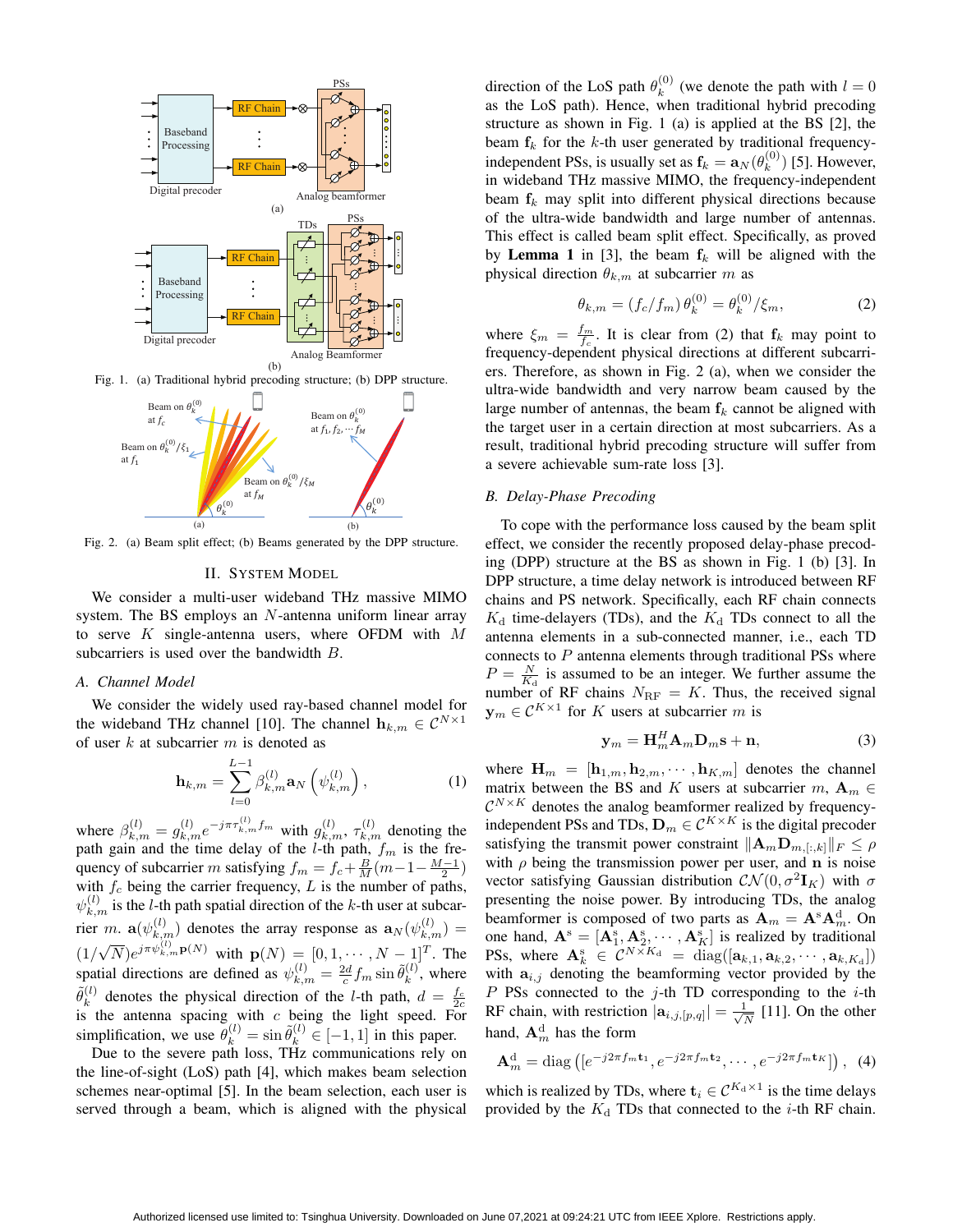We can observe from  $(4)$  that TDs can realize frequencydependent phase shifts. Therefore, the DPP structure converts traditional frequency-independent beamforming into frequency-dependent beamforming. [3] has proved the principle to generate beams aligned with each user at all subcarriers with a near-optimal array gain in the DPP structure, as shown in Fig. 2 (b). Specifically, denoting  $f_{k,m} = A_k^s e^{-j2\pi f_m t_k}$  as the frequency-dependent beam for the  $k$ -th user at subcarrier m which satisfies  $\mathbf{A}_m = [\mathbf{f}_{1,m}, \mathbf{f}_{2,m}, \cdots, \mathbf{f}_{K,m}], \mathbf{A}_k^s$  and  $\mathbf{t}_k$ should follow the form as

$$
\mathbf{A}_{k}^{\mathrm{s}} = \mathrm{diag}\Big( [\underbrace{\mathbf{a}_{P}(\theta_{k}^{(0)}), \mathbf{a}_{P}(\theta_{k}^{(0)}), \cdots, \mathbf{a}_{P}(\theta_{k}^{(0)})}_{K_{\mathrm{d}} \text{ columns}} \Big), \quad (5)
$$

$$
\mathbf{t}_k = s_k T_c \mathbf{p}(K_\mathrm{d}), \quad s_k = -\left(P\theta_k^{(0)}\right)/2,\tag{6}
$$

where  $T_c = \frac{1}{f_c}$  is the period of the carrier frequency, and  $s_k$ denotes the number of periods that delayed by TDs. Based on (5) and (6), the severe performance loss caused by the beam split effect can be eliminated, which makes DPP structure promising for wideband THz massive MIMO systems [3].

### *C. Frame Structure for THz Beam Tracking*

We consider a widely used frame structure as shown in Fig. 3 for beam tracking [8]. Firstly, the full channel estimation is carried out at the beginning of each block. Then, in a block, the physical direction of LoS path varies in a much smaller time scale, which is defined as a frame. Within a frame, the beam tracking scheme is carried out first, where new physical directions are tracked. Based on new physical directions, the analog beamformer  $A_m$  can be determined to generate directional beams according to (5), (6). Thus, the received signal converts to  $\mathbf{y}_m = \mathbf{H}_{m,\text{eq}}^H \mathbf{D}_m \mathbf{s} + \mathbf{n}$ , where  $\mathbf{H}_{m,\text{eq}}^H = \mathbf{H}_m^H \mathbf{A}_m$  is the low-dimensional equivalent channel, which can be easily estimated using traditional channel estimation methods with a low training overhead. After that, the digital precoder  $D_m$ can be determined based on  $\mathbf{H}_{m,\text{eq}}$ , and finally the data can be transmitted using  $A_m$  and  $D_m$  for hybrid precoding.

In the above frame structure, the accuracy of beam tracking scheme has a crucial impact on the achievable sum-rate. Unfortunately, the traditional beam tracking schemes [7]–[9], which are designed for narrowband systems with traditional hybrid precoding structure, cannot deal with the beam split effect, which induces serious achievable sum-rate loss. Therefore, a more efficient beam tracking scheme is preferred for wideband THz massive MIMO systems.

# III. THE PROPOSED FLEXIBLE BEAM ZOOMING BASED BEAM TRACKING SCHEME

In this section, we first discuss the direct application of traditional beam tracking scheme [7] for the DPP structure. Then, we prove the beam zooming (BZ) mechanism to flexibly control the angular coverage of beams, based on which a BZ based beam tracking scheme is proposed.

# *A. Traditional Beam Tracking Scheme Using DPP*

To avoid the severe performance loss incurred by the beam split effect, it is intuitive to apply traditional schemes for the



Fig. 3. The frame structure for THz beam tracking.

DPP structure. Therefore, we first discuss the direct application of one typical traditional scheme [7] for the DPP structure, which can serve as the benchmark for comparison.

Denote the physical directions of user  $k$  at the  $i$ -th frame as  $\theta_{k,i}^{(0)}$ , the target of beam tracking is to track  $\theta_{k,i+1}^{(0)}$  based on  $\theta_{k,i}^{(0)}$ . In this paper, we assume a simple prior information that the BS knows the potential motion range of the users physical directions  $\alpha_k$ , which means  $\theta_{k,i+1}^{(0)}$  lies in a tracking range as  $[\theta_{k,i}^{(0)} - \alpha_k, \theta_{k,i}^{(0)} + \alpha_k]$ . This variation range  $\alpha_k$  can be obtained through efficient user trajectory prediction in advance [12].

In the traditional scheme [7], single physical direction is tracked in each time slot until the tracking range is traversed, using  $T$  time slots in total. Specifically, at the  $t$ -th time slot with  $t = 1, 2, \dots, T$ , beams  $\mathbf{f}_{k,m}$  aligned with the physical direction  $\bar{\theta}_{k,i}^{(t)}$  over the whole bandwidth are generated by the DPP structure for the  $k$ -th user according to (5) and (6) with

$$
\bar{\theta}_{k,i}^{(t)} = \theta_{k,i}^{(0)} - \alpha_k + (2t - 1)\frac{\alpha_k}{T}.\tag{7}
$$

In this way,  $\bar{\theta}_{k,i}^{(t)}$  with  $t = 1, 2, \cdots, T$  can uniformly cover the tracking range  $[\theta_{k,i}^{(0)} - \alpha_k, \theta_{k,i}^{(0)} + \alpha_k]$ . Then, the BS transmits pilot sequence to the user during each time slot. After  $T$  time slots, the optimal beam for the next frame with the largest received power can be selected out and fed back from the user to the BS.

The traditional beam tracking scheme using DPP structure can realize beam tracking without severe performance loss caused by the beam split effect. Nevertheless, due to the narrow beam width in THz massive MIMO, to achieve sufficient tracking accuracy of the physical direction, the required training overhead T is too large, e.g., when  $N = 256$  and  $\alpha_k = 0.1$ , T should be larger than 52, which is unacceptable in practice. Therefore, the solution to the low overhead beam tracking is vital for wideband THz massive MIMO systems.

### *B. Beam Zooming Mechanism*

The reason for high training overhead of the traditional beam tracking scheme is that, only one physical direction can be tracked during a single time slot. This problem cannot be easily solved in traditional hybrid precoding structure, since only one frequency-independent beam can be generated using traditional PSs for one RF chain over the whole bandwidth. In contrast, by utilizing time delays, the DPP structure can flexibly control the angular coverage of generated frequencydependent beams. If the beams at different subcarriers are aligned with different physical directions and cover the tracking range, multiple physical directions can be tracked simultaneously. As a result, a low training overhead can be expected.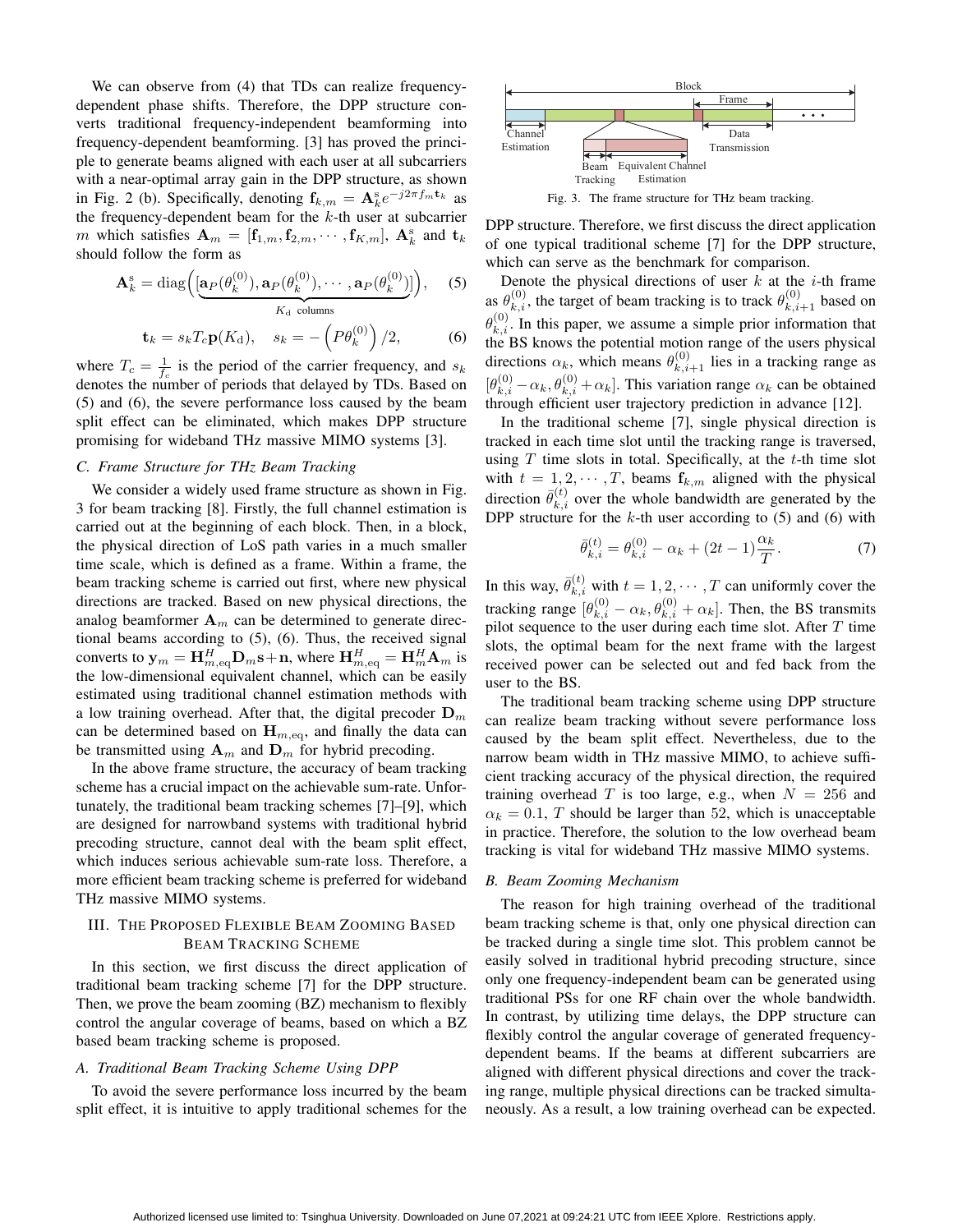Inspired by this idea, we reveal the BZ mechanism to control the angular coverage of beams generated by the DPP structure in **Lemma 1**, where the frame index  $i$  is ignored.

**Lemma 1.** *Consider the k-th user and denote*  $\phi_k = \theta_k^{(0)}$  +  $(1 - \xi_1)\alpha_k$ . When the number of periods that delayed by TDs  $s_k = -\frac{P}{2}(\phi_k + \frac{2\xi_M\xi_1\alpha_k}{\xi_M-\xi_1})$ , the beams for the k-th user at the *m*-th subcarrier  $\mathbf{f}_{k,m}$  which satisfies  $\mathbf{f}_{k,m} = \mathbf{A}_k^s e^{-j2\pi f_m t_k}$ , where  $\mathbf{A}_k^{\rm s}$  = diag  $(a_P(\phi_k)e^{j\pi(P\phi_k+2s_k)\mathbf{p}(K_d)})$  and  $\mathbf{t}_k$  =  $s_kT_c\mathbf{p}(K_d)$ *, is aligned with the physical direction*  $\theta_{k,m}$  *as* 

$$
\bar{\theta}_{k,m} = \theta_k^{(0)} + (1 - \xi_1)\alpha_k + \frac{2\xi_M\xi_1(\xi_m - 1)}{\xi_m(\xi_M - \xi_1)}\alpha_k.
$$
 (8)

*Moreover,*  $\bar{\theta}_{k,m}$  *with*  $m = 1, 2, \cdots, M$  *can cover the tracking range*  $[\theta_k^{(0)} - \alpha_k, \theta_k^{(0)} + \alpha_k]$ .

*Proof*: To prove **Lemma 1**, we first list a useful lemma which describes how the DPP structure adjusts the physical direction of the frequency-dependent beams.

**Lemma 2.** When  $\bar{A}_{k}^{s}$  = diag  $(a_P(\phi_k)e^{j\pi P \phi_k p(K_d)})$  and  **=**  $e^{j\pi\beta_{k,m}\mathbf{p}(K_{\mathrm{d}})}$ **, the beamforming vector**  $**f**_{k,m}$  **=**  $\bar{\mathbf{A}}_k^{\rm s} \mathbf{d}_{k,m}$  can achieve near-optimal array gain at frequency  $f_m$  *on physical direction*  $\bar{\theta}_{k,m}$  *as* 

$$
\bar{\theta}_{k,m} = \frac{\phi_k}{\xi_m} + \frac{\beta_{k,m}}{\xi_m P},\tag{9}
$$

*where*  $\beta_{k,m} \in [-1,1]$  *denotes the frequency-dependent phase shifts and*  $P = N/K_d$ .

*Proof*: See **Lemma 2** in [3]. By transforming the physical direction  $\phi_k$  to its spatial direction at the m-th subcarrier  $\frac{\phi_k}{\xi_m}$ , (9) can be easily proved by **Lemma 2** in  $[3]$ .

Considering the form of  $A_k^s$  and  $t_k$ , we can rewrite  $f_{k,m}$  as

$$
\mathbf{f}_{k,m} = \text{diag}\left(\mathbf{a}_P(\phi_k)e^{j\pi P\phi_k \mathbf{p}(K_{\rm d})}\right)e^{j\pi (2s_k - 2\xi_m s_k)\mathbf{p}(K_{\rm d})},\tag{10}
$$

where  $\xi_m = \frac{f_m}{f_c}$  and  $T_c = \frac{1}{f_c}$ . By comparing the form of  $\bar{\mathbf{A}}_k^s$ ,  $\mathbf{d}_{k,m}$  in **Lemma 2** and (10), the frequency-dependent phase-shift  $\beta_{k,m}$  in **Lemma 2** can be represented by the number of periods that delayed  $s_k$  as

$$
\beta_{k,m} = 2(1 - \xi_m)s_k.
$$
 (11)

Substituting  $s_k$ ,  $\phi_k$  and (11) into (9), the physical direction  $\bar{\theta}_{k,m}$  of the beam  $f_{k,m}$  can be presented as

$$
\bar{\theta}_{k,m} = \frac{\phi_k}{\xi_m} - \left(\frac{1}{\xi_m} - 1\right)(\phi_k + \frac{2\xi_M\xi_1\alpha_k}{\xi_M - \xi_1})
$$
  
=  $\theta_k^{(0)} + (1 - \xi_1)\alpha_k + \frac{2\xi_M\xi_1(\xi_m - 1)}{\xi_m(\xi_M - \xi_1)}\alpha_k,$  (12)

which proves (8).

Obviously, we can observe from (12) that the physical directions  $\bar{\theta}_{k,m}$  of  $\mathbf{f}_{k,m}$  with  $m = 1, 2, \cdots, M$  increases as m becomes larger. When  $m = M$ , we have

$$
\bar{\theta}_{k,M} = \theta_k^{(0)} + (1 - \xi_1)\alpha_k + \frac{2\xi_M\xi_1(\xi_M - 1)}{\xi_M(\xi_M - \xi_1)}\alpha_k \stackrel{(a)}{=} \theta_k^{(0)} + \alpha_k,
$$
\n(13)



Fig. 4. BZ mechanism: (a) The beams without control by TDs; (b) The beams generated by DPP structure based on Lemma 1.



Fig. 5. The proposed BZ based beam tracking scheme with training overhead  $T = 2$ : (a) Beams generated at  $t = 1$ ; (b) Beams generated at  $t = 2$ .

where (a) comes from  $\xi_1 + \xi_M = 2$ . Similar to (13), we can also obtain  $\bar{\theta}_{k,1} = \theta_k^{(0)} - \alpha_k$ . Therefore, considering  $\bar{\theta}_{k,m}$  is monotonously increasing over m, the physical directions  $\bar{\theta}_{k,m}$ with  $m = 1, 2, \dots, M$  which the beam  $f_{k,m}$  is aligned with, can cover the tracking range  $[\theta_k^{(0)} - \alpha_k, \theta_k^{(0)} + \alpha_k]$ .

Lemma 1 illustrates that the angular coverage of beams is not fixed and determined by the beam split effect as shown in Fig. 4 (a), but can be flexibly controlled as shown in Fig. 4 (b). This BZ mechanism can be easily achieved by the delicate design of time delays in the DPP structure. Therefore, the BZ mechanism in **Lemma 1** can be utilized to generated beams tracking different physical directions at the same time.

### *C. Beam Zooming Based Beam Tracking Scheme*

Based on the BZ mechanism discussed above, we propose a BZ based beam tracking scheme to realize fast beam tracking. The key idea of the proposed scheme is shown in Fig. 5. In each time slot, the angular coverage of frequency-dependent beams generated by DPP structure is flexibly zoomed to adapt the variation range of user physical direction, which means beams that cover a fraction of the required tracking range is generated. Then, multiple physical directions in this fraction of tracking range are tracked simultaneously. The above procedure is carried out  $T$  times over all  $T$  time slots until the whole tracking range is considered. Finally, the physical directions in the next frame can be obtained by maximizing the users received signal.

The procedure of the proposed BZ based beam tracking scheme is provided in Algorithm 1. Its target is to obtain the users physical directions  $\theta_{k,i+1}^{(0)}$  at the  $(i + 1)$ -th frame based on the physical directions  $\theta_{k,i}^{(0)}$  at the *i*-th frame. In step 1 and 2, the physical directions that will be tracked during the  $t$ -th time slot is calculated, where  $\bar{\theta}_{k,i,\text{cen}}^{(t)}$  is the central physical direction of  $[\theta_{k,i}^{(0)} - \alpha_k + \frac{(2t-2)\alpha_k}{T}, \theta_{k,i}^{(0)} - \alpha_k + \frac{2t\alpha_k}{T}]$  which is the t-th fraction of the tracking range, and  $\bar{\theta}_{k,m,i}^{(t)}$  denotes the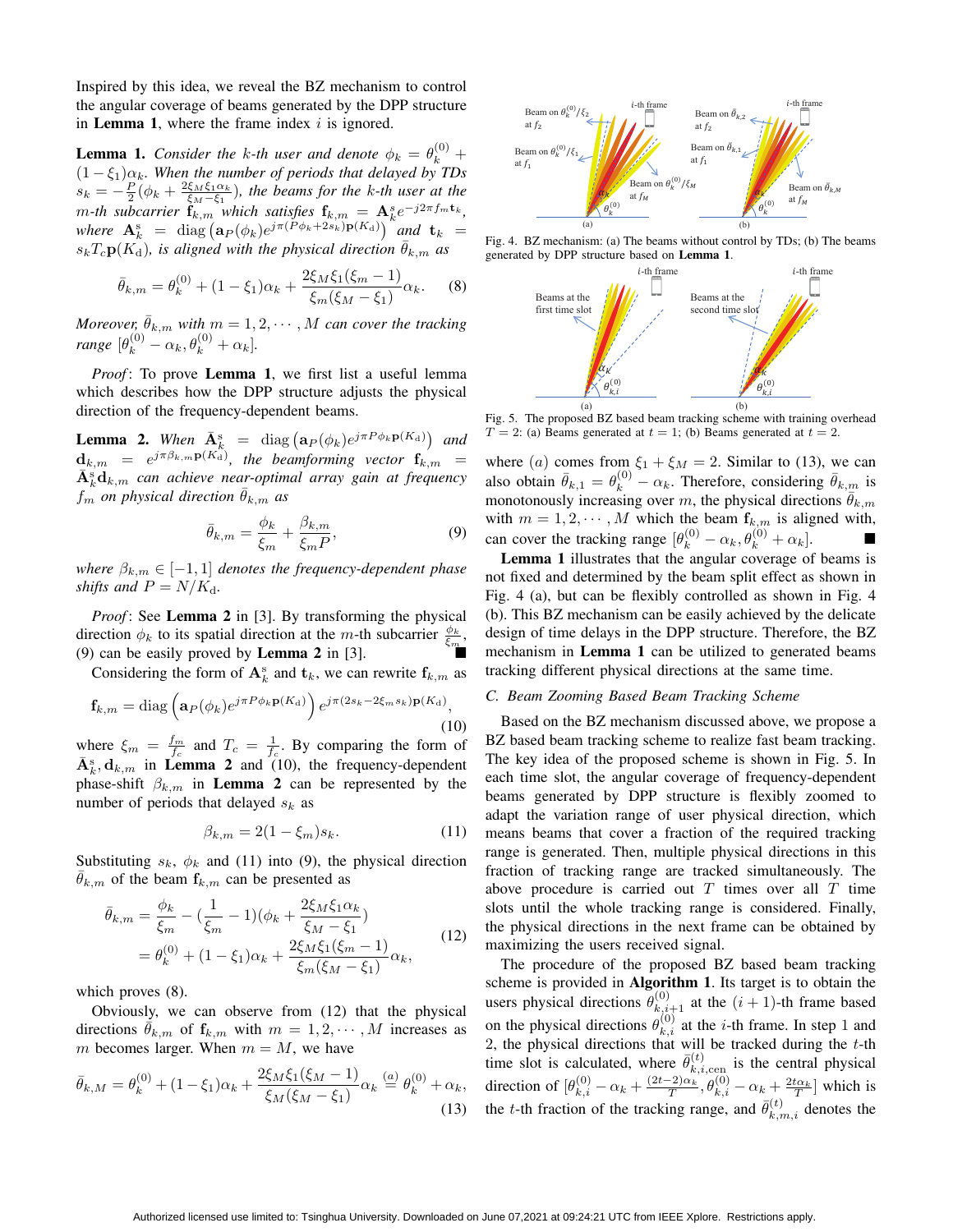physical direction that is tracked at the  $m$ -th subcarrier within the  $t$ -th time slot as

$$
\bar{\theta}_{k,m,i}^{(t)} = \bar{\theta}_{k,i,\text{cen}}^{(t)} + (1 - \xi_1) \frac{\alpha_k}{T} + \frac{2\xi_M \xi_1 (\xi_m - 1)}{\xi_m (\xi_M - \xi_1) T} \alpha_k. \tag{14}
$$

Then, all the physical directions that will be tracked during T time slots is combined as a targeted physical directions set  $\Psi_k^{i+1}$  in step 3.

After that, these physical directions are tracked during  $T$ time slots to guarantee the whole tracking range is considered. At the  $t$ -th time slot, beams that cover the  $t$ -th fraction of the tracking range  $[\theta_{k,i}^{(0)} - \alpha_k + \frac{(2t-2)\alpha_k}{T}, \theta_{k,i}^{(0)} - \alpha_k + \frac{2t\alpha_k}{T}]$  is generated using the DPP structure in step  $5 - 9$ , where the analog beamformer  $A_m$  is calculated based on the parameters  $\phi_k^{(t)}$  $\binom{t}{k}$  and  $s_k^{(t)}$  $\kappa^{(t)}$  proved in **Lemma 1** in step 5 as

$$
\phi_k^{(t)} = \bar{\theta}_{k,i,\text{cen}}^{(t)} + (1 - \xi_1) \frac{\alpha_k}{T},\tag{15}
$$

$$
s_k^{(t)} = -\frac{P}{2} \left( \phi_k^{(t)} + \frac{2\xi_M \xi_1 \alpha_k}{(\xi_M - \xi_1)T} \right). \tag{16}
$$

Then, phase shifts provided by traditional PSs  $A_k^{\mathrm{s},(t)}$  $k^{s,(t)}$  and time delays provided by TDs  $\mathbf{t}_k^{(t)}$  $\binom{t}{k}$  is designed in step 6 and 7. As proved in **Lemma 1**, when  $\phi_k^{(t)}$  $\binom{t}{k}$  and  $s_k^{(t)}$  $\binom{k}{k}$  satisfy (15) and (16), the beams generated as  $f_{k,m}^{(t)} = A_k^{\mathrm{s},(t)}$  $e^{i(k)}e^{-j2\pi f_m t_k^{(t)}}$  is aligned with the physical direction  $\bar{\theta}_{k,m,i}^{(t)}$ , which is corresponding to the physical directions in  $\Psi_k^{i+1}$  generated in step 1 – 3. This makes the  $t$ -th fraction of tracking range is sufficiently covered. Based on  $A_k^{s,(t)}$  $\mathbf{r}_k^{(t)}$  and  $\mathbf{t}_k^{(t)}$  $k^{(t)}$ , the analog beamformer at the *t*-th time slot  $A_m^{(t)}$  is calculated in step 8 and 9.

After the analog beamformer is calculated, the BS transmits training pilot sequence  $\mathbf{q}_{k,m}^{(t)} \in \mathcal{C}^{Q \times 1}$  over total  $Q$  instants within the t-th time slot interval using the beamformer  $A_m^{(t)}$ at the  $m$ -th subcarrier. As shown in step 10, the received signal  $\mathbf{Y}_{m,t} \in \mathcal{C}^{K \times Q}$  for K users is

$$
\mathbf{Y}_{m,t} = \mathbf{H}_m^H \mathbf{A}_m^{(t)} \mathbf{Q}_m^{(t)} + \mathbf{N}^{(t)},\tag{17}
$$

where  $\mathbf{Q}^{(t)}_{m}$  =  $[\mathbf{q}^{(t)}_{1,m},\mathbf{q}^{(t)}_{2,m},\cdots,\mathbf{q}^{(t)}_{K,m}]^T$  denotes the pilot sequences of all  $K$  users. Based on the received signal, the user can calculate the label of the optimal beam  $t_k$  and  $m_k$  in step 12 by maximizing the received signal power as

$$
(t_k, m_k) = \underset{t \in 1, 2, \cdots, T, m \in 1, 2, \cdots, M}{\arg \max} \|\mathbf{Y}_{m, t, [k, :]} \|_{2}^{2}.
$$
 (18)

Finally, the BS can obtain the physical directions  $\theta_{k,i}^{(0)}$  $k,i+1$ through the feedback of  $t_k$  and  $m_k$  in step 13.

Two points about Algorithm 1 should be emphasized: (1) The beam tracking procedures of different users are not separated, but simultaneously carried out in Algorithm 1, i.e., for the *t*-th time slot,  $A_m^{(t)}$  generates required beams for all the users as shown in step 9; (2) The pilot sequence  $\mathbf{q}_{k,m}^{(t)}$  for the k-th user is generated as  $[\mathbf{q}_{1,m}^{(t)}, \mathbf{q}_{2,m}^{(t)}, \cdots, \mathbf{q}_{K,m}^{(t)}]^T = \mathbf{D}_m^{(t)}$ s, where the digital precoder  $\mathbf{D}_m^{(t)}$  can be designed according to the required pilots  $\mathbf{q}_{k,m}^{(t)}$ , e.g., all elements in  $\mathbf{q}_{k,m}^{(t)}$  are 1.

The advantage of the proposed BZ based beam tracking

scheme mainly reflects in two aspects. On one hand, the proposed scheme can generate beams aligned with different physical directions simultaneously, which is achieved by the flexible control of the angular coverage of beams generated by DPP structure, i.e., the degree of beam split effect. Therefore, it can reduce the training overhead  $T$  significantly, compared with the traditional beam tracking scheme which only tracks one physical direction in a single time slot. On the other hand, with the same training overhead  $T$ , the proposed BZ scheme is able to track M times the number of physical directions as much as the traditional beam tracking scheme. This increase of sample interval on angle domain improves the beam tracking accuracy of  $\theta_{k,i+1}^{(0)}$ .

| <b>Algorithm 1</b> Proposed BZ based beam tracking scheme.                          |
|-------------------------------------------------------------------------------------|
| Inputs:                                                                             |
| Physical directions $\theta_{k,i}^{(0)}$ ; Range of user mobility $\alpha_k$ ; Beam |

tracking time slots  $T$ ; The number of the pilots in each time slot  $Q$ ; The number of TDs in a RF chain group  $K_d$ Output:  $(0)$ 

Physical directions 
$$
\theta_{k,i+1}^{(0)}
$$
  
\n1:  $\bar{\theta}_{k,i,cen}^{(t)} = \theta_{k,i}^{(0)} - \alpha_k + \frac{(2t-1)\alpha_k}{T}$   
\n2:  $\bar{\theta}_{k,m,i}^{(t)} = \bar{\theta}_{k,i,cen}^{(t)} + (1 - \xi_1) \frac{\alpha_k}{T} + \frac{2\xi_M\xi_1(\xi_m - 1)}{\xi_m(\xi_M - \xi_1)} \frac{\alpha_k}{T}$   
\n3:  $\Psi_k^{i+1} = [\bar{\theta}_{k,1,i}^{(1)}, \bar{\theta}_{k,2,i}^{(1)}, \dots, \bar{\theta}_{k,M,i}^{(1)}, \bar{\theta}_{k,1,i}^{(2)}, \bar{\theta}_{k,2,i}^{(2)}, \dots, \bar{\theta}_{k,M,i}^{(T)}]$   
\n4: **for**  $t \in \{1, 2, \dots, T\}$  **do**  
\n5:  $\phi_k^{(t)} = \bar{\theta}_{k,i,cen}^{(t)} + \frac{(1 - \xi_1)\alpha_k}{T}, s_k^{(t)} = -\frac{P}{2}(\phi_k^{(t)} + \frac{2\xi_M\xi_1\alpha_k}{(\xi_M - \xi_1)T})$   
\n6:  $\mathbf{A}_k^{s,(t)} = \text{diag}\left(\mathbf{a}_P(\phi_k^{(t)})e^{j\pi(P\phi_k^{(t)} + 2s_k^{(t)})}\mathbf{p}(K_d)\right)$   
\n7:  $\mathbf{t}_k = s_k^{(t)}T_c\mathbf{p}(K_d)$ ;  
\n8:  $\mathbf{f}_{k,m}^{(t)} = \mathbf{A}_k^{s,(t)}e^{-j2\pi f_m\mathbf{t}_k^{(t)}}$   
\n9:  $\mathbf{A}_m^{(t)} = \begin{bmatrix} \mathbf{f}_{1,m}^{(t)}, \mathbf{f}_{2,m}^{(t)}, \dots, \mathbf{f}_{K,m}^{(t)} \end{bmatrix}$   
\n10:  $\mathbf{Y}_{m,t} = \mathbf{H}_m^H \mathbf{A}_m^{(t)} \mathbf{Q}_m^{(t)} + \mathbf{N}^{(t)}$   
\n11: **end for**  
\n12:  $(t_k, m_k) = \mathop{\arg\max}_{t \in 1, 2, \dots, T, m \in 1$ 

### IV. SIMULATION RESULTS

In this section, several simulation results are provided to verify the performance of our proposed scheme. The parameters are set as:  $N = 256$ ,  $M = 128$ ,  $K = 4$ ,  $K_{\rm d}$  = 16,  $f_{\rm c}$  = 100 GHz,  $B$  = 10 GHz,  $L$  = 1 and  $Q = 10$ .  $\theta_{k,i}^{(0)}$  follows uniform distribution  $\mathcal{U}(-1,1)$ , and  $\alpha_k$  follows  $\mathcal{U}(0, \alpha_{k,\text{max}})$ . We assume the equivalent channel can be perfectly estimated. During data transmission,  $A_m$  is designed based on (5) and (6), and  $D_m$  is designed by zeroforcing (ZF) precoding. The achievable sum-rate performance is calculated using  $R = \sum_{1}^{K} \sum_{1}^{M} \log_2(1 + \zeta_{k,m})$  and  $\zeta_{k,m} =$  ${\left| {{\bf{h}}_k^H{\bf{A}}_m{\bf{D}}_{m,\left[ { \cdot ,k} \right]}} \right|^2}$  $\frac{|h_k R m D_{m,[1,k]}|}{\sum_{k'=k}^{K} |h_k^H A_m D_{m,[1,k']}|^2 + \sigma^2}$ , and the signal-to-noise ratio (SNR) is defined as  $\frac{\rho}{\sigma^2}$ .

Fig. 6 shows the tracking accuracy of our proposed BZ based scheme, where the beam tracking results of four users